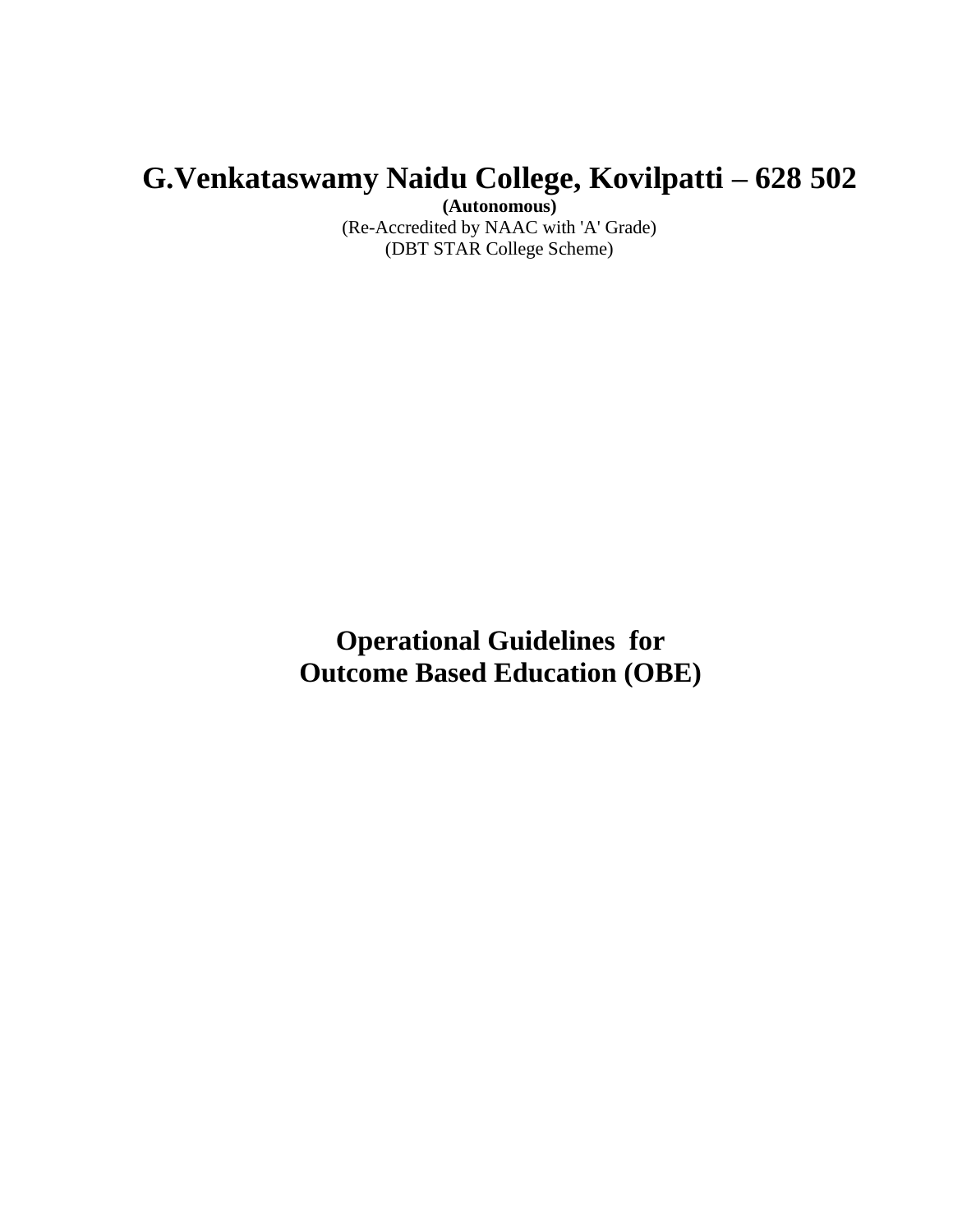## **OPERATIONAL GUIDELINES FOR OBE:**

**Operational Guidelines for Outcome-Based Education** (OBE) is framed to facilitate OBE implementation at faculty and departmental levels. It informs teachers on how course design, teaching, assessment and evaluation are to be carried out in the context of the outlined curriculum.

## **DEFINITION OF TERMS:**

**Outcome-Based Education (OBE): It is** an approach that focuses on students' attainment of learning outcomes based on effective curriculum development, course delivery and assessment, where students are assessed holistically within the context of their learning.

**Vision: A** vision statement or simply a vision is a public declaration that Educational institutions use to describe their high level goals for the future- what they hope to achieve if they successfully fulfill their organizational purpose or mission. A Vision statement may describe an organization's ideals, core values, its long term objectives or what it hopes its students will be capable of doing after graduation

**Mission: A** mission statement or simply a mission is a public declaration that Educational organizations use to describe their founding purpose and major organizational commitments- ie, what they do, why they do and how they do it. Simply speaking, it is the necessary actions an organization believes are needed to achieve the vision

**Programme:** The sequence of structured educational experience normally through courses undertaken by students leading to successful completion of study, upon satisfactory assessment of performance and attainment of learning outcomes.

**Programme Educational Objective (PEO):** Specific goal consistent with the mission and vision of the Institution and the requirements of professional bodies. PEO is responsive to the expressed interest of programme stakeholders. PEO describes the expected achievements of graduates in their career and professional life, a few years after graduation.

**Programme Outcome (PO):** Statements that describe what students are expected to know and be able to perform or attain upon graduation. These relate to the skills, knowledge and behavior that students acquire through the programme.

**Programme Specific Outcomes (PSOs):** Statements that describe what the graduates of a specific programme should be able to do at the time of graduation. PSOs are programme specific.

**Graduate Attributes** (GA): These are the high level qualities, skills that a students should gain as a result of the learning and experiences they acquire while at the College/University. Graduate Attributes are important factors in planning the curriculum of any graduate programme

**Course:** Subject offered in an academic programme.

**Course Outcome (CO):** Statement that describes what students are expected to know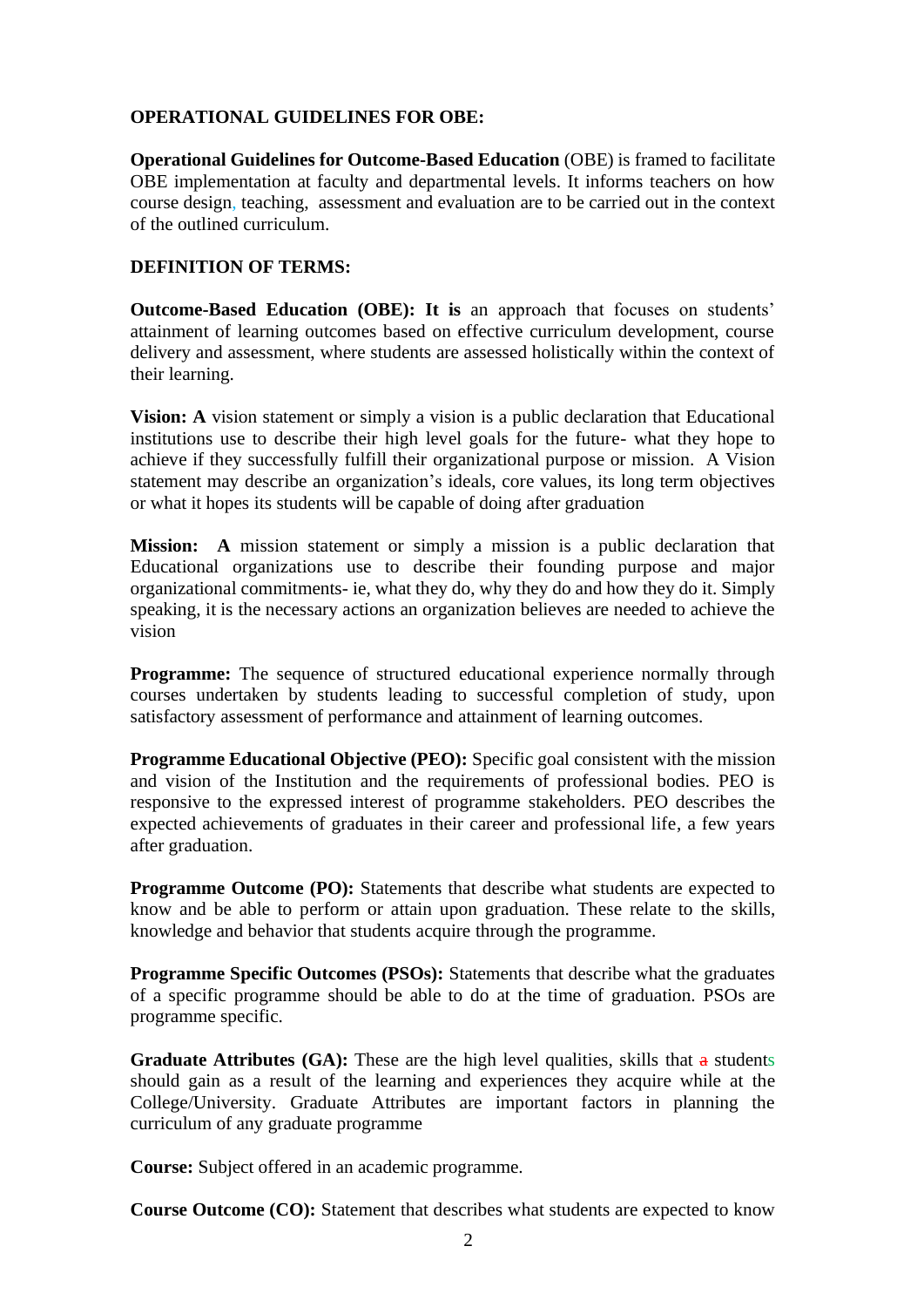and be able to perform or attain upon completion of a course.

**Bloom's Taxonomy:** Refers to three learning domains of Benjamin Bloom's taxonomy of educational objectives i.e. Cognitive, Affective and Psychomotor. Each domain underpins the classical "Knowledge, Attitude, Skills" structure of learning with progressive levels or hierarchies.

**Rubrics:** Rubrics are a set of scoring guidelines that can be used to provide consistency in evaluating students' projects, oral presentations, class assignments etc. Rubrics define in writing what is expected of the student to get a particular score or grade on an assignment, oral presentation or project. They clearly spell out the scoring criteria so that any number of teachers using the same rubric to assess a student's work would arrive at the same score or grade

# **ABOUT OBE**

Outcome-Based Education (OBE) is an approach that focuses on the attainment of intended learning outcomes where students develop behaviors that are authentic to their discipline and are assessed holistically within the context of their learning. Bloom recommended three learning outcome domains, i.e. Cognitive, Affective and Psychomotor as educational objectives. OBE requires a curriculum that emphasizes assessment methods and tasks that can be qualitatively and holistically assessed.

## **OBE IMPLEMENTATION PROCESS**

- 1. Establish Vision, Mission statements, Program Educational Objectives, Programme Outcomes, Programme Specific Outcomes and Graduate Attributes.
	- $\checkmark$  Each Department should have its own vision and mission statement which must co-align with the Institution's vision and mission
	- $\checkmark$  All the Departments can have 3 PEOs which must be aligned with the vision and mission of the Department PEOs should describe the expected achievements of graduates in their career and professional life a few years after graduation.
	- $\checkmark$  All the departments can have 7 POs which should reflect the Graduate Attributes prescribed by the UGC for the concerned discipline. They should relate to the skills, knowledge, and behavior that students acquire through the programme. It is vital for students to visualize the relevance of POs in achieving the overarching PEOs of their programme. It should be based on initial capabilities, competence, skills etc. These parameters vary from discipline to discipline and level to level.
	- $\checkmark$  Each Department can have 3 PSOs reflecting the uniqueness (discipline specific) of the Programme/Department
	- $\checkmark$  Graduate Attributes should describe the qualities, knowledge and capabilities that students are encouraged to develop throughout their study. There should be one to one correspondence between Graduate attributes and Programme Outcomes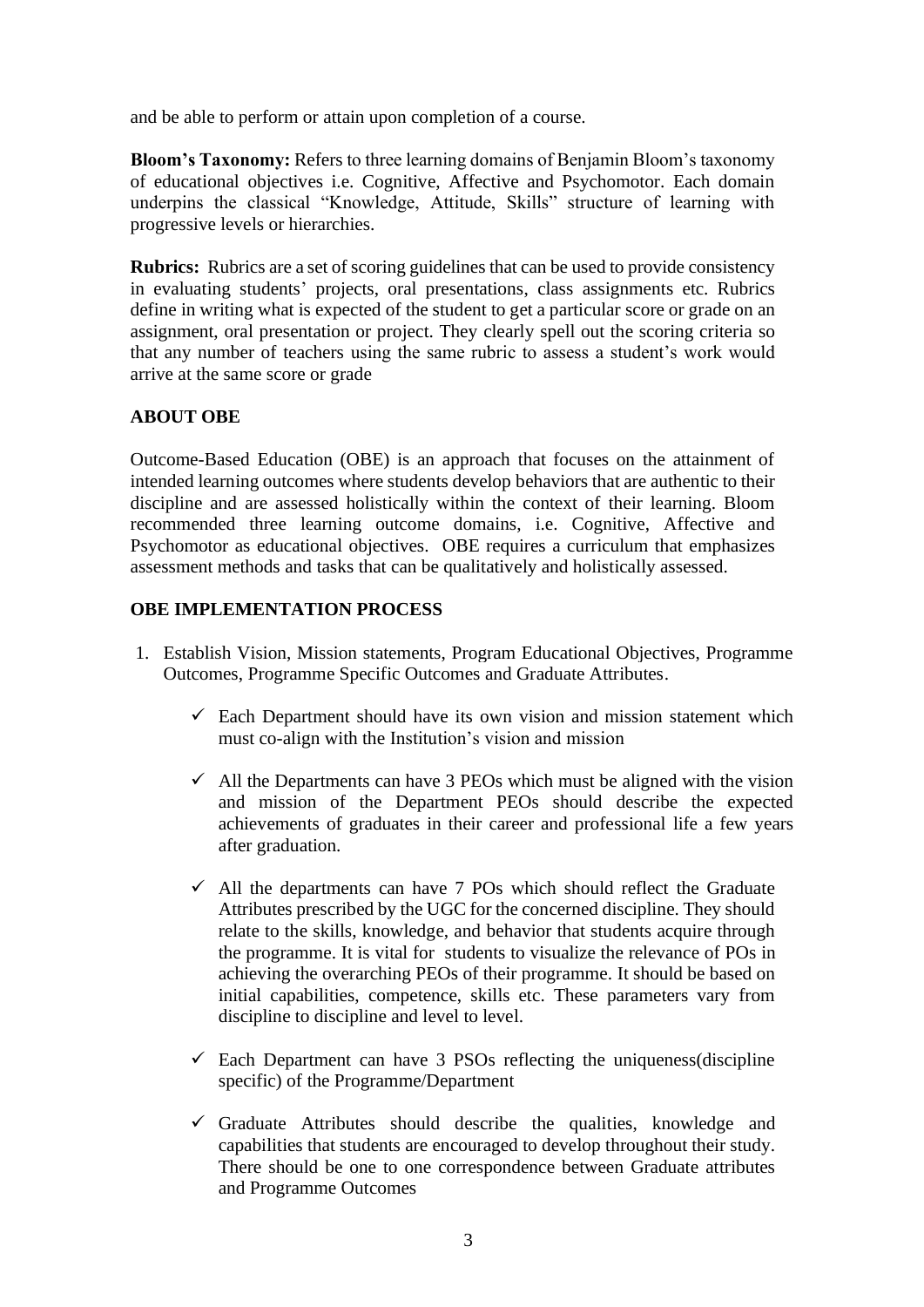- 2. COs enable the generic outcomes to be contextualized and relevant to the discipline needs. COs are written based on course nature, disciplinary terminology and professional requirement. As a general principle, CO statements must be measurable and observable i.e., Specific, Measurable, Achievable, Realistic and Time bound. Each CO contributes to the achievement of PO via curriculum design, course delivery and assessment tasks that are most appropriate to attain that CO.
	- ✓ Write Course Outcome (CO) using one suitable *verb* for each learning outcome to achieve an intended level according to Bloom's Taxonomy.
	- $\checkmark$  Indicate a teaching/learning *activity* that requires students to engage in according to the verb used.
	- $\checkmark$  For each course, have 5 course outcomes. Framing of course outcomes should be based on entire content of the course (not unit wise) and from lower to higher knowledge levels. When knowledge levels up to K6 are possible, then follow the levels as given below.

| $\cos$          | <b>Knowledge level</b> |
|-----------------|------------------------|
| CO <sub>1</sub> | K1, K2                 |
| CO <sub>2</sub> | K3                     |
| CO <sub>3</sub> | K4                     |
| CO <sub>4</sub> | K <sub>5</sub>         |
| CO <sub>5</sub> | K6                     |

(or) in case if K6 is not possible, then follow the scheme as given below

| $\cos$          | <b>Knowledge level</b> |
|-----------------|------------------------|
| CO <sub>1</sub> | K <sub>1</sub>         |
| CO <sub>2</sub> | K <sub>2</sub>         |
| CO <sub>3</sub> | K3                     |
| CO <sub>4</sub> | K4                     |
| CO <sub>5</sub> | K5                     |

- ✓ Use assessment *rubrics* to judge how well students' performances meet the criteria.
- ✓ Transform these judgments into *CO attainment* based on marks/scores using grading rubrics.
- $\checkmark$  In course content 40% weightage to be given to the lower order knowledge levels (K1, K2, K3) and 60% weightage to be given to higher order knowledge levels (K4, K5, K6 )
- $\checkmark$  The correlation levels for the COs and POs attainment is measured in a four scale running from 0 to 3. 0 implies no correlation, 1 is low correlation, 2 is medium correlation and 3 is high correlation.
- $\checkmark$  In both Internal and External examinations 40% of questions should be from lower order knowledge level and 60% questions from higher order knowledge level. The blueprint of the question paper will be provided by COE.

CO-PO Mapping

## **ATTAINMENTS**

CO Attainment